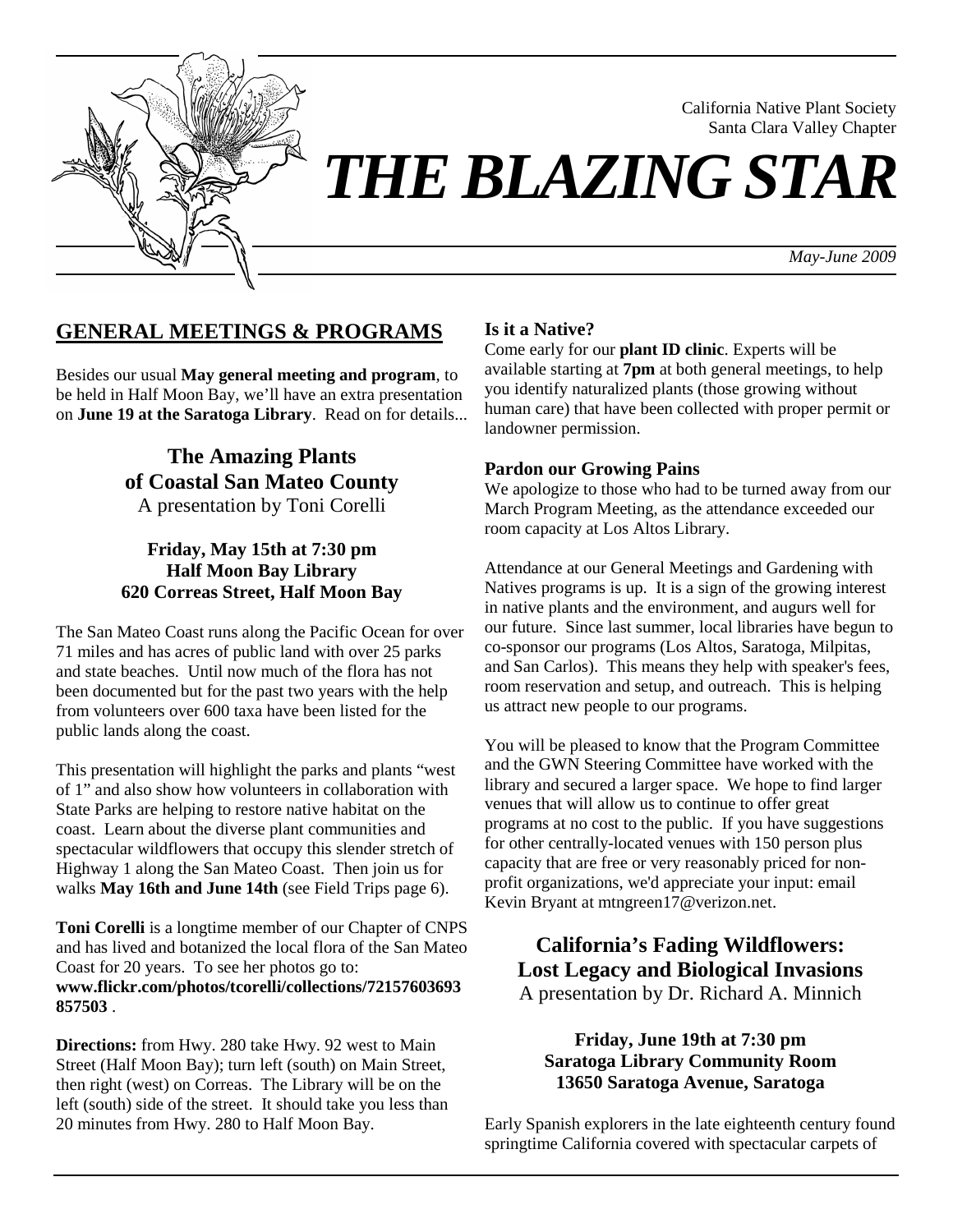wildflowers from San Francisco to San Diego. Yet today, invading plant species have devastated this nearly forgotten botanical heritage.

In his recent book, *California's Fading Wildflowers*, Dr. Minnich synthesizes a unique and wide-ranging array of sources—from the historic accounts of those early explorers to the writings of early American botanists in the nineteenth century, newspaper accounts in the twentieth century, and modern ecological theory—to give the most comprehensive historical analysis available of the dramatic transformation of California's wildflower prairies. At the same time, his groundbreaking book challenges much current thinking on the subject, critically evaluating the hypothesis that perennial bunchgrasses were once a dominant feature of California's landscape and instead arguing that wildflowers filled this role.

As he examines the changes in the state's landscape over the past three centuries, Dr. Minnich brings new perspectives to topics including restoration ecology, conservation, and fire management in an analysis that may change your view of native California.

**Richard A. Minnich** is a Professor in the Department of Earth Sciences at the University of California, Riverside. He is the author of *The Biogeography of Fire in the San Bernardino Mountains of California: A Historical Survey* and *Land of Chamise and Pines: Historical Descriptions of Northern Baja California* (both from UC Press).

**Directions:** From Highway 85 take the Saratoga Exit (NOT Sunnyvale-Saratoga Road) and travel southwest towards the Village of Saratoga. Stay in the right lane of Saratoga Avenue. About ½ mile from the highway exit, there will be a two-lane left turn for West Valley College at Fruitvale Avenue. Proceed through this intersection in the right lane, and take the next left turn into the library parking lot. The community room is at the front right of the library building.

CNPS general meetings are free and open to the public. For additional information, visit **www.cnps-scv.org** , or contact Chapter President Kevin Bryant at mtngreen17@verizon.net or (408) 353-8824.

# **CHAPTER ACTIVITIES**

## **Native Plant Nursery**

Large crowds pushed their way into our small nursery at Hidden Villa on April 4 and plants started to disappear! We had good attendance and many different plants,

including *Calochortus* varieties donated by Sally Casey, quaking aspens donated by Jon Craig, and plants donated by Patricia Evans and Joan Cloutier. Acterra had beautiful specimens of local natives including *Fritillaria affinis* and *Cynoglossum grande.* A high point of the day was a talk by Stephanie Morris entitled "Native Plant Gardening for Beginners." She showed slides of her work and had good advice and handouts. About 60 people attended.

A big thanks goes to all who advised customers, kept order, wrote tags, sold books, parked cars, made lunch, and set up and took down tables etc. If you missed out on the sale, **plants can be purchased** at the nursery during our work sessions **through May** (checks only please; no cash).

Help us to make our fall sale turn out just as well, by volunteering at one of our regular nursery work sessions, which take place **every Wednesday, from 12noon to 3pm. (After June 1 come 10am to 2pm.)** Bring garden gloves, sunhat, clippers, and your lunch. Other tools will be provided at the nursery. Knowledge of plants is not necessary: your willingness to help is all that's required.

For more information, contact Jean Struthers at (650) 941- 2586 or JeanStruthers@att.net; or Ray Deutsch at (650) 365-6136 or henrymarsh@yahoo.com.

**Directions**: Hidden Villa is located on Moody Road west of Foothill College. From Hwy 280 in Los Altos Hills, take the Moody Road exit and head west. Two miles west of Foothill College, look for the Hidden Villa sign and driveway on the left. Proceed over the bridge and park in the visitor center lot to your right. The Native Plant Nursery is at the greenhouse just beyond the visitor center.

# **Gardening with Natives**

Gardening with Natives (GWN) is a special interest group within the Chapter, and includes a mix of seasoned native plant gardeners as well as beginners. Newcomers are always welcome. GWN offers **four** programs for May and June:

# **Beyond Birds: Landscaping for Wildlife Diversity By Mike Koslosky, Naturalist**

**Friday, May 8, 2009, 7-8:30pm NOTE NEW, LARGER VENUE: Hillview Community Center 97 Hillview Avenue, Los Altos, (650) 948-7683 Free admission -- Cosponsored by Los Altos Library**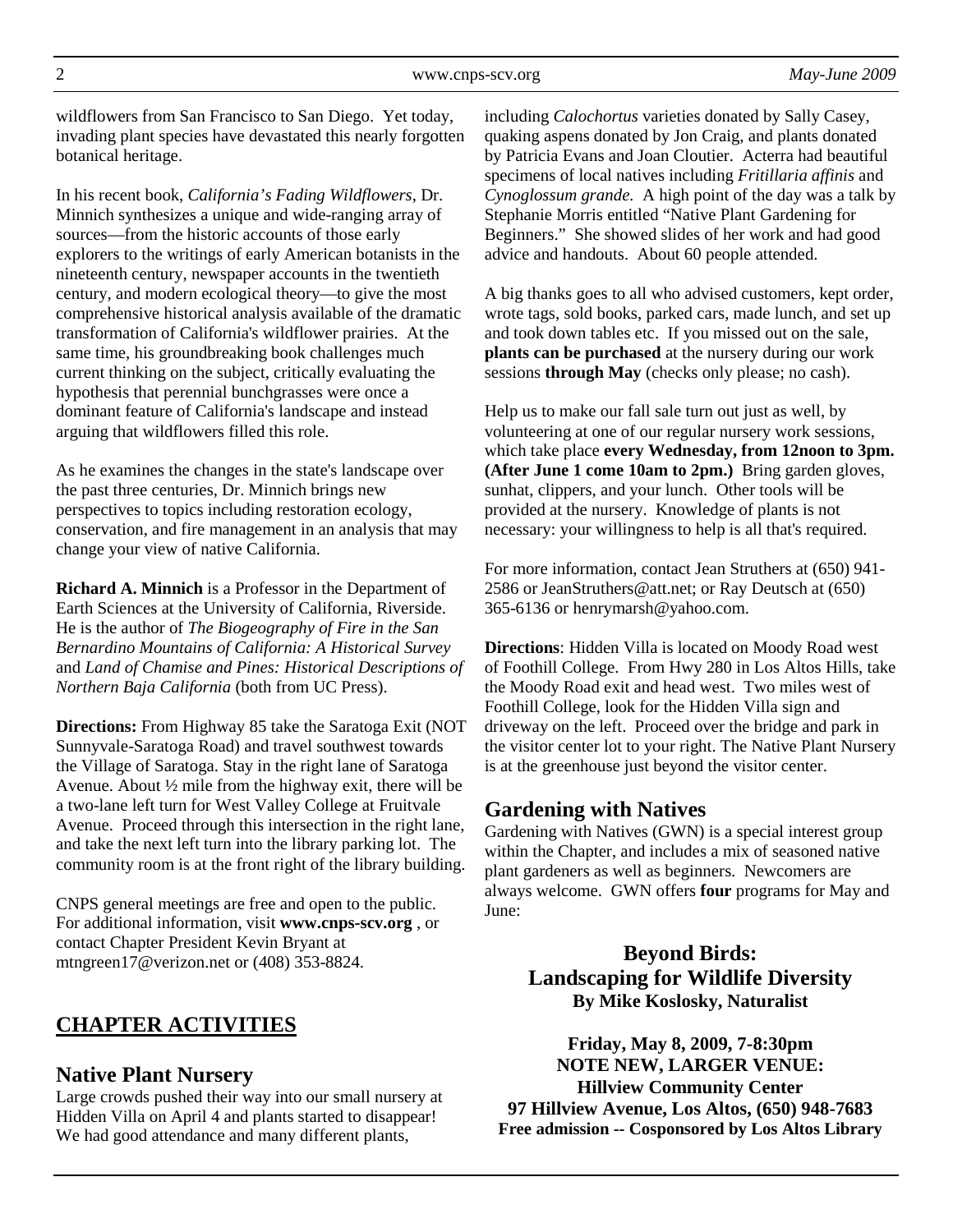It's not easy trying to duplicate in our gardens what nature has spent millions of years perfecting. However, we can speed up the process by following nine basic principles of wildlife gardening and identifying 16 components of habitats to make our gardens "wildlife worthy". With the continuing loss of wild land habitats, suburban oases of native plants and garden structural elements are more important than ever in providing mini-refuges for wildlife. Learn how you can meet that challenge by modifying your gardening practices.

Mike Koslosky is a naturalist and freelance writer living in the East Bay. He is especially fond of insects, which by default makes him curious about plants, which leads to being inquisitive about natural history, and which causes him to examine ecological relationships, resulting in trying to understand mankind's impacts on life on earth.

#### **Directions to Hillview Community Center:**

From 280, take El Monte Road exit, and go north. Turn left on Foothill Expressway. Turn right on San Antonio Road. Turn right at Hillview Avenue. Turn left into the first driveway immediately after the soccer field on your left.

# **Garden Design Workshop Plant Community-based Garden Design A workshop by Katherine Greenberg**

#### **The Greenberg Garden, Lafayette Sat, May 16 - 2:00-4:30pm Cost: \$35 general, \$25 CNPS members**

Katherine Greenberg is the President, Pacific Horticulture Foundation; Founder, Friends of Regional Parks Botanic Garden; and Former President, Mediterranean Garden Society. She is a landscape designer of renown, and her garden was featured in the April 2009 issue of Diablo Magazine.

She is offering a special garden design workshop for our chapter at her garden in Lafayette. She will focus on designing a native garden using plant communities as a guide to plant selection. She will also cover native garden maintenance.

**TO REGISTER:** Send your name, address, phone, and email address, along with a check made out to "CNPS Santa Clara Valley Chapter" to: CNPS, c/o Diana Stanley, 4910 Bel Estos Drive, San Jose, CA 95124. The garden address and directions will be emailed to you. Space is limited to 20, first come first served.

## **Alternatives to Lawns A talk by Deva Luna, Sustainable Landscape Designer Wednesday, June 3 7-9 pm**

## **Fremont Main Library 2400 Stevenson Blvd., Fremont (510)745-1401 Free admission**

Tired of your lawn, but don't know what to put in instead? Come to this talk and be inspired to create a beautiful yard – without mowing or fertilizing! See a variety of no-lawn landscaping styles and ideas, get professional landscaping tips, and practical how-to notes on lawn removal.

Professional landscape designer Deva Luna works for EarthCare Landscaping, and has been teaching gardening for 12 years. She loves to help people remove lawns, increase habitat, and save water!

## **Directions to Fremont Main Library:**

Take 880 to Fremont. Take exit 16 for Stevenson Blvd, and go north. Turn right into the first driveway after the Paseo Padre Pkwy intersection.

**The Growing Popularity of Native Plant Gardening: Lessons from Theodore Payne A talk by John Wickham President, Theodore Payne Foundation** 

**Thursday, June 11 7-8:30 pm (New) Milpitas Library, 160 N Main Street, Milpitas, (408) 262-1171 x3616 Free admission Cosponsored by the Friends of Milpitas Library** 

A thriving nursery, a native garden tour, farmer's market presence, a wildflower hotline – these are just some of the ways that Southern California-based Theodore Payne Foundation is making native plant gardening affordable and accessible to the masses. Come to this talk to find out how this non-profit volunteer-based organization is spreading the message of water conservation, habitat creation, and pollution prevention and what it means for us right here in the Bay Area. Wildflower seeds will be available.

#### **Directions to the new Milpitas Library:**

From Highway 680 (North and South): Take the Calaveras Boulevard (237) exit WEST. Make a right turn at the Main Street off-ramp. The library is at the end of the off ramp.

From Highway 880 (17) (North and South): Take the Calaveras Boulevard (237) exit EAST. Make a left turn at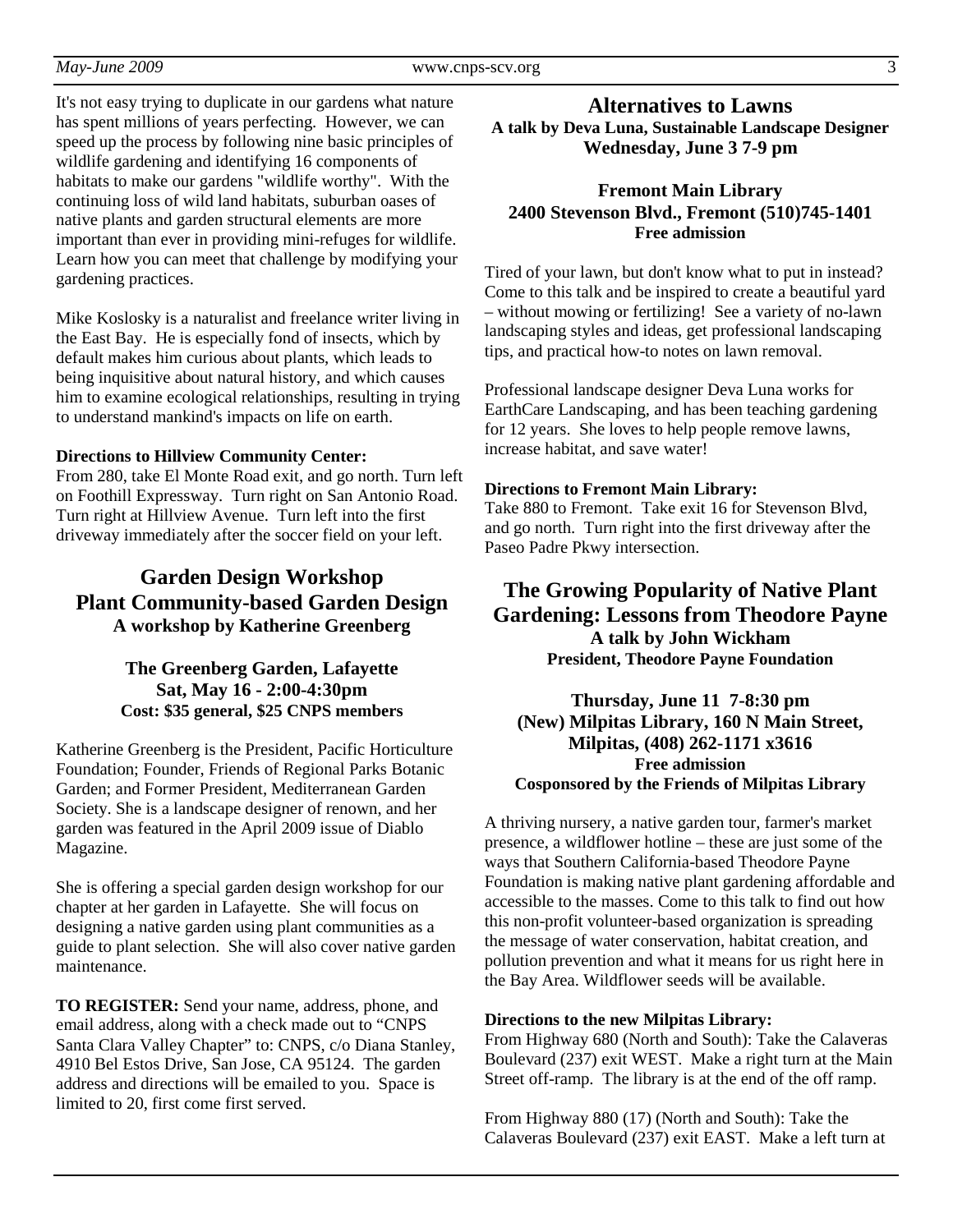Abel Street then a right turn on to Weller Lane. The library is at the end of Weller on Main Street on the right.

For more information on the GWN group, visit its website at **www.GardeningWithNatives.com**. To contact the GWN Steering Committee, email GardeningWithNatives @yahoo.com or call Arvind Kumar at (408) 715-7020.

# **Native Hill Garden at Foothill College**

Flowers are in bloom, bees and butterflies are busy pollinating, birds are singing to attract mates and declare territories and yes non-native weeds are taking over as usual this time of the year. It must be spring. Many of the weeds have already gone to seed, so this time of the year our main focus is just reducing them, dare I not say eliminating them, as this seems an impossible mission, but all we can do is try, and try we will. Although just to see the abundance of native flowers at their peak of bloom invigorates us to carry on.

As always, if you would like to volunteer at the garden or be added to the email list to be notified of upcoming workdays, contact Phil Higgins at phidor@juno.com or (650) 941-4752.

# **Keying with Natives**

Join other native plant enthusiasts in a fun and educational atmosphere as we hone our skills at plant identification (aka "keying"). We meet **6:30pm-8:30pm on the last Friday of each month**, and **one half hour before** Chapter general meetings. Beginners are always welcome. We can show a way to identify most plants down to their families, and then discuss further ways to distinguish them.

Upcoming meetings are **Fridays, April 24, May 29, and June 26** at the PCC (Peninsula Conservation Center) building in Palo Alto, and before the Chapter General Meetings in May and June (see page 1). For details, contact David "Tex" Houston at tex009@sbcglobal.net or (650) 303-2777; or Sally Casey at (408) 377-0989.

**Directions to the PCC:** (Peninsula Conservation Center), 3921 E. Bayshore Road, Palo Alto. From Highway 101, take the "San Antonio North" exit, get immediately into the left-hand turn lane, and turn LEFT onto East Bayshore. This will curve around to the left, then right. Turn right on Corporation Way. Then turn into the first driveway on your left, which leads to the PCC parking lot.

# **Rare Plant Design – New Products**

*By Judy Mason, Chapter Member* 

Editor's note: Judy Mason created the new Chapter logo, shown below, that you see on aprons, tote bags, and bookmarks for sale at various Chapter events. Among her many other contributions to the Chapter are teaching wildflower identification classes at Chapter events and creating the popular foldout Wildflower Families Field Guide. Thanks Judy!



It was one of the visions discussed two years ago at a chapter retreat to sell products displaying our local chapter's name. Before I knew what hit me my drafting board was full of ideas. Three months later **aprons, tote bags & bookmarks** featuring rare plants of Santa Clara & San Mateo County were for sale.

My pen had been retired for several years after volunteering to illustrate three local botanical books. Now I had a chance to be creative with color. Since this design is all about our local chapter, featuring representations of rare plants that only occur naturally in our two counties became my goal. Memories filled my mind of my husband Don & I spending many adventurous years 1985-1995 with Toni Corelli (Rare Plant Chair) re-documenting and discovering new rare plant locations. The treasures I chose all have common names of our area: Metcalf Canyon jewelflower, Santa Clara red ribbons, Mount Hamilton jewelflower, Hillsborough chocolate lily, San Mateo thornmint and Santa Clara Valley Dudleya.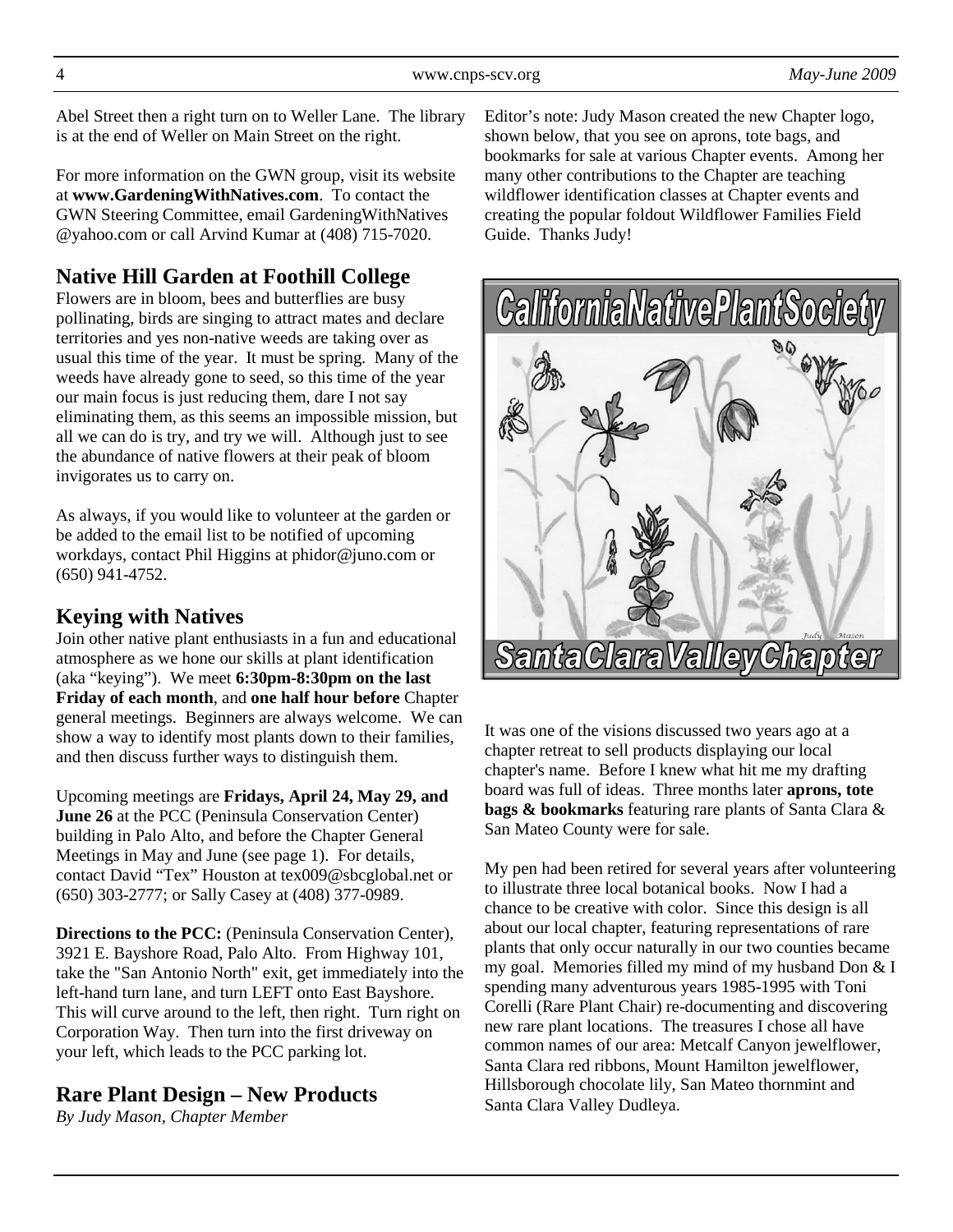**Thoughts on the SF Flower & Garden Show**  *By Ellen Edelson, Booth manager & Yerba Buena Chapter member* 

This year's San Francisco Flower and Garden Show CNPS booth was a great success. We had a good location and received a lot of foot traffic. Marin, San Francisco, Solano, East Bay and Santa Clara Valley chapters were all represented.

As for the results, I am very pleased: we took in 16 memberships on site and I am optimistic that several others will come in as a result of our booth.

I am very grateful to all of the 35 volunteers who helped make it happen. Everyone was knowledgeable and enthusiastic! Thanks to Santa Clara Valley Chapter volunteers who helped out in this event: Paul and Linda Heiple, Carolyn Curtis, Don Mayall, Patrick Pizzo, Jeffrey Caldwell, Lee Ellis, Jean Struthers, and Ann Harding. Also a special thanks to Toni Gregorio-Bunch for all her help.

## **CHAPTER SERVICE OUTINGS**

#### **Habitat Restoration at Edgewood Park**

Come enjoy the spring and early summer wildflowers, while protecting sensitive habitats at Edgewood Park. **Friday morning** habitat restoration sessions occur yearround, and start at **9am**. Our **Wednesday evening** sessions, starting at **5:30pm,** continue throughout the summer, until the end of Daylight Savings Time.

We will again be having spring/summer **Saturday sessions starting at 9am** on the **3rd Saturday of the month**:

| Date                      | <b>Meeting Place</b>     |  |
|---------------------------|--------------------------|--|
| May $16$                  | Old Stage Day Camp Kiosk |  |
| June $20$                 | West Kiosk               |  |
| July 18                   | West Kiosk               |  |
| September 26   West Kiosk |                          |  |

For details, including schedules and meeting places, see our Weed Warriors website at **edgewood.thinkersrus.net**, contact Paul Heiple at (650) 854-7125 or pheiple@ gmail.com, or email John Allen at jcakwa@earthlink.net.

#### **SJSU Botany Garden - New Website**

*By Chapter member Nishanta Rajakaruna* 

Thanks to all those who braved the wet weather to help us plant 30 new species in our Botany Garden on March 1. The Garden is now home to about 100 species of native

plants! Special thanks go to Dr. Rodney Myatt, a mainstay of the Garden and botany department for many years.

As promised, several students from Biology and Environmental Studies have launched a website for the Botany Garden, at **www.biology.sjsu.edu/facilities/garden** 

Thanks also to everyone who donated money and plants. We are still accepting donations to cover the cost of the new plants. To donate please contact me at nishanta.rajakaruna@sjsu.edu or (408) 924-4834.

Also, if you are interested in **helping us weed Wednesdays at 4pm** please contact Suzie Woolhouse at szwoolhouse@yahoo.com.

## **CHAPTER FIELD TRIPS**

Chapter field trips are free and open to the public. They are oriented to conservation, protection and enjoyment of California native plants and wildlife, and we adhere to all rules and guidelines for the lands on which we are visiting.

**In our region it is very important to be prepared for hiking on rugged & steep terrain, wide temperature ranges and rapidly changing conditions at any time of year. All participants should wear sturdy footwear and carry sufficient water, sun protection, food, clothing layers, personal first aid and other supplies you may need. If you have any questions about your ability to participate in a particular field trip, please contact the trip leader in advance.** 

**Wed April 29 7pm An Evening with the Grasses**  Come to De Anza College for a two hour class taught by Sally Casey, specializing in the grass family. Bring your own flowering grasses you wish to identify.

The class will be from **7-9pm**. **Space is limited**; call Sally Casey (408) 377-0989 (best after dark) for further information or to **sign up.** A grass walk follows on **Sunday, June 7**; see below.

**Directions**: The class will be in the **Kirsch Center for Environmental Studies**, in room 120 on the first floor (KC120). Hint: it's the most westerly room in the building.

The Kirsch Center, 21250 Stevens Creek Blvd. in Cupertino, is located near the corner of McClellan and Stelling within the DeAnza College Campus. From Hwy 85 south, exit at Stevens Creek Blvd. and turn left (west) onto Stevens Creek. In 1/2 mile turn right onto Stelling, in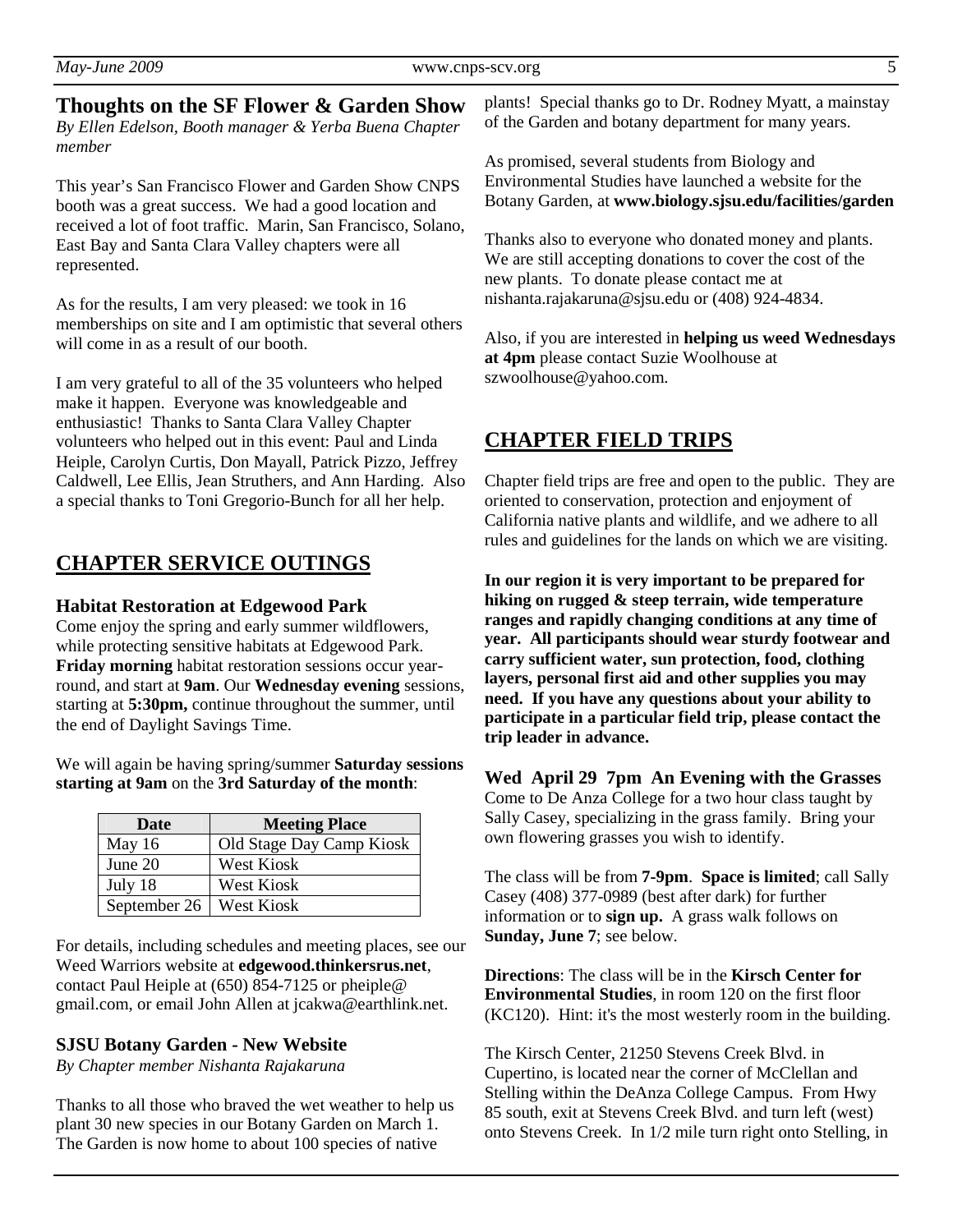1/2 mile turn right on McClellan, then take your next right (north) onto the campus and the Kirsch Center will be in view straight ahead and a bit to the right, with the parking lot ahead and to your left. Take the next left onto the De Anza College Pkwy. and the next right into the parking lot. Day parking costs \$2 and you can purchase your permit from the machine in the lot.

## **Sat May 16 10am San Mateo Coast**

Join Toni Corelli for a walk to three different areas along the San Mateo Coast. Meet at **Wilbur's Watch** (Peninsula Open Space Trust (POST) property) along Hwy. 1 near Pigeon Point Lighthouse. The areas we will visit will be easy trails with diverse plants through coastal habitats, and beautiful vistas of the ocean.

The walk is expected to end at **3pm**. For more information, contact Toni Corelli at corelli@coastside.net or (650) 726- 0689. Also visit the POST Wilbur's Watch page (with links to other POST outings) at **www.openspacetrust.org/activities/tour\_hiking.html .**

**Directions:** From Hwy 92 or Hwy 84, take Hwy 1 south past Pescadero. Immediately across from Pigeon Point lighthouse, turn left onto Pigeon Point Rd., and follow as it curves around to the right. You'll see the ramp to the parking area on your left 0.8 mile from the Hwy 1 junction.

#### **Sun May17 9am Mount Hamilton**

Enjoy a day of roadside botanizing with short hikes at some of the stops on Mount Hamilton. The west side, with several elevation changes, explores different plant communities with many wildflowers. The east slope, steep and dry, has its own interesting flora. Expect to see service berry, silk tassel, virgin's bower, gooseberries, lupines, penstemon, Clarkia, and many more.

The trip will last all day, with approximately 65 driving miles round trip. Mount Hamilton Road is a steep, narrow, twisting mountain road. Meet in the OSH parking lot at 3000 Alum Rock Ave. at **9am**. The trip will be mostly driving. Bring lunch, snacks, and plenty of water. Carpooling is strongly encouraged. Riders will share gasoline costs with drivers.

For more information contact trip leader Kevin Bryant, at mtngreen17@verizon.net, or (408) 353-8824.

## **Fri-Tues May 22-26 California Floristic Province in Oregon**

Join co-leaders Ken Himes and Kevin Bryant on another journey to surround ourselves in the rich botany and

beautiful scenery of the **State of Jefferson**. This time we'll visit a portion of the California Floristic Province that occurs outside of our state's political boundary. We'll be exploring around the cities of Cave Junction and Grants Pass in Josephine County, Oregon. This area of the Klamath Range contains an amazing diversity of plants, ultramafic and volcanic soils, and the intersection of three floristic provinces: California, Pacific Northwest, and Great Basin.

We will combine driving tours with hikes of up to 4-5 miles per day, seeing a wide range of habitats, finding endemic plants like *Kalmiopsis leachiana*, visiting areas burned by the Biscuit Fire of 2002, and hunting for species of Sedum clinging to the rocks. We'll be keeping a count of the number of conifers and orchids we observe. CNPS will reserve a campground, with costs to be split among attendees, and motel accommodations are available in Cave **Junction** 

To **reserve your spot** and receive trip details, email Kevin Bryant at mtngreen17@verizon.net, or call Ken Himes at (650) 591-8560.

# **Sat May 30 1pm Ring Mountain, Marin County**

Join Kevin Bryant as we explore this serpentine treasure that is picturesquely perched above San Francisco Bay. We hope to catch the very rare Tiburon Mariposa lily *Calochortus tiburonensis* in bloom, plus lots of other serpentine species. This is the only place in the world *C. tiburonensis* has ever been found growing in the wild.

The hike is approx. 3-4 fairly easy miles, and should last about 4 hours.

**Directions**: For a no-host carpool, meet at Edgewood Road Park and Ride off Hwy. 280 at **11:30am**. Cross the Golden Gate Bridge and continue on Hwy. 101. In Corte Madera, exit at Paradise Drive. The previous exit is Tiburon Blvd./Mill Valley. Go right on Paradise Drive about 1 mile past all the houses and a school on the left to the wide gravel pull-off just past Westward Drive. Look for the Marin County Open Space entrance sign, which is where we will meet.

For more information, contact Kevin at (408) 353-8824 or mtngreen17@verizon.net. A link to County of Marin Open Space Preserves with a map of Ring Mountain can be found at **www.co.marin.ca.us/depts/PK/Main/os/osdring.cfm .**

**Sun Jun 7 10am Grass Walk at Los Trancos**  Join Sally Casey to explore the native grasses at Los Trancos Open Space Preserve. Bring a hand lens if you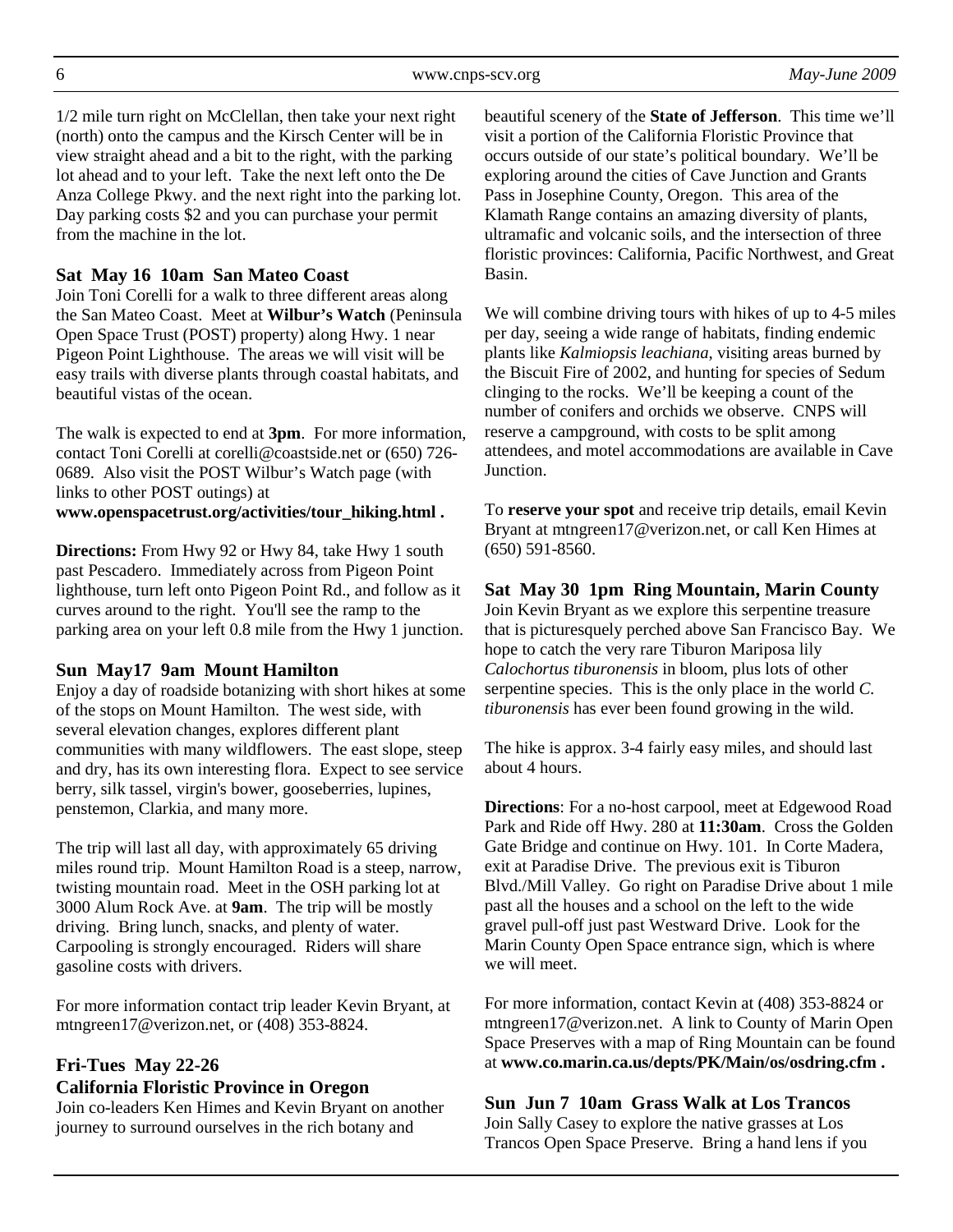have one available, a sack lunch and water. Meet at **10am** in the Preserve parking lot on Page Mill Road, or meet to carpool at **9:30am** at the Park and Ride Lot at the intersection of Page Mill Road and Hwy 280.

The hike distance will be about 2 miles with minimal elevation gain. The walk should be completed by **2pm**.

**Directions:** Take Page Mill Road west from I-280. The parking lot is 7 miles west of I-280 on the right side, just past the entrance to the Monte Bello Open Space Preserve. For more information, contact Sally Casey at (408) 377- 0989 (best after dark).

#### **Sun Jun 14 10am San Mateo Coast**

Join Toni Corelli for a walk at **Montara State Beach** and McNee Ranch State Park. The areas we will visit will be easy trails with diverse plants through coastal habitats, and beautiful vistas of the ocean.

The walk is expected to end at **2pm**. For more information, contact Toni Corelli at corelli@coastside.net or (650) 726- 0689. Also visit the Montara State Beach page at **www.parks.ca.gov/?page\_id=532** .

**Directions:** Highway 1 approximately 10 miles north of Half Moon Bay: we'll meet at the Montara State Beach parking lot, west of Highway 1, just south of the Outrigger restaurant.

#### **Save the Dates! July 3-5 Ebbetts Pass**

Kevin Bryant and Patricia Evans will lead a trip to Ebbetts Pass in July. For details, check the next issue of this newsletter or the Chapter website, at **www.cnps-scv.org**.

#### **CNPS NEW MEMBER SPECIAL!**

**New members** who join CNPS through June 30 at the \$45 level and above will receive their choice of a free **CNPS wildflower poster**. Choose from:

- Wildflowers of the Desert
- Wildflowers of the Redwood Forest
- Wildflowers of the Coast

Join online and choose your poster at **www.cnps.org .** Or print a membership form at **www.cnps.org/cnps/join** , fill it out, indicate your poster choice and mail it in.

Already a member? Reduce CNPS' renewal mailing costs by renewing your CNPS membership online using a credit card. As an option, you may set your membership to

**renew automatically** year after year. Go to **www.cnps.org** and click on the JOIN button.

## **ANNOUNCEMENTS**

*News and Activities from Other Organizations*

## **Keeping our Baylands Wet and Wild**

Join the Loma Prieta Chapter of the Sierra Club and the Redwood City Library in celebrating the Bay Area's most important natural resource - wetlands! Activities include touring the library's new Wetlands Interpretive Center, a wetlands film festival, and activities for kids including live animals and bird watching.

> **Saturday, May 9th, 10am - 4pm**  Redwood Shores Branch Library 399 Marine Parkway, Redwood City 650.780.5740 - **www.redwoodcity.org/library**

The Sierra Club has invited our Chapter to help staff a table at the event. If you can **volunteer**, please contact Toni Gregorio-Bunch at tonig@flash.net or (408) 373-4497.

## **CHAPTER OFFICERS FOR 2009**

To learn more about volunteering with the Chapter, to ask any other questions or to give suggestions, please contact one of our officers listed below.

| <b>Title</b>     | <b>Name</b>   | <b>Phone</b> | <b>Email</b>   |
|------------------|---------------|--------------|----------------|
| <b>President</b> | Kevin         | (408)        | mtngreen $17@$ |
|                  | <b>Bryant</b> | 353-8824     | verizon.net    |
| <b>Vice</b>      | Arvind        | (408)        | chhaprahiya@   |
| <b>President</b> | Kumar         | 715-7020     | vahoo.com      |
| <b>Recording</b> | Leighton      | (650)        | LeightonNakata |
| <b>Secretary</b> | Nakata        | 947-9989     | @yahoo.com     |
| <b>Treasurer</b> | Paul          | (650)        | pheiple@       |
|                  | Heiple        | 854-7125     | gmail.com      |
| Past             | Judy          | (408)        | judy@          |
| <b>President</b> | Fenerty       | 655-3493     | fenerty.com    |

To join our Chapter email list please send your request to judy@fenerty.com.

**DEADLINE FOR THE NEXT** *BLAZING STAR* 

#### **Saturday, June 6, 2009**

**Email: mattsson@surfpix.net Phone: (408) 255-3767**